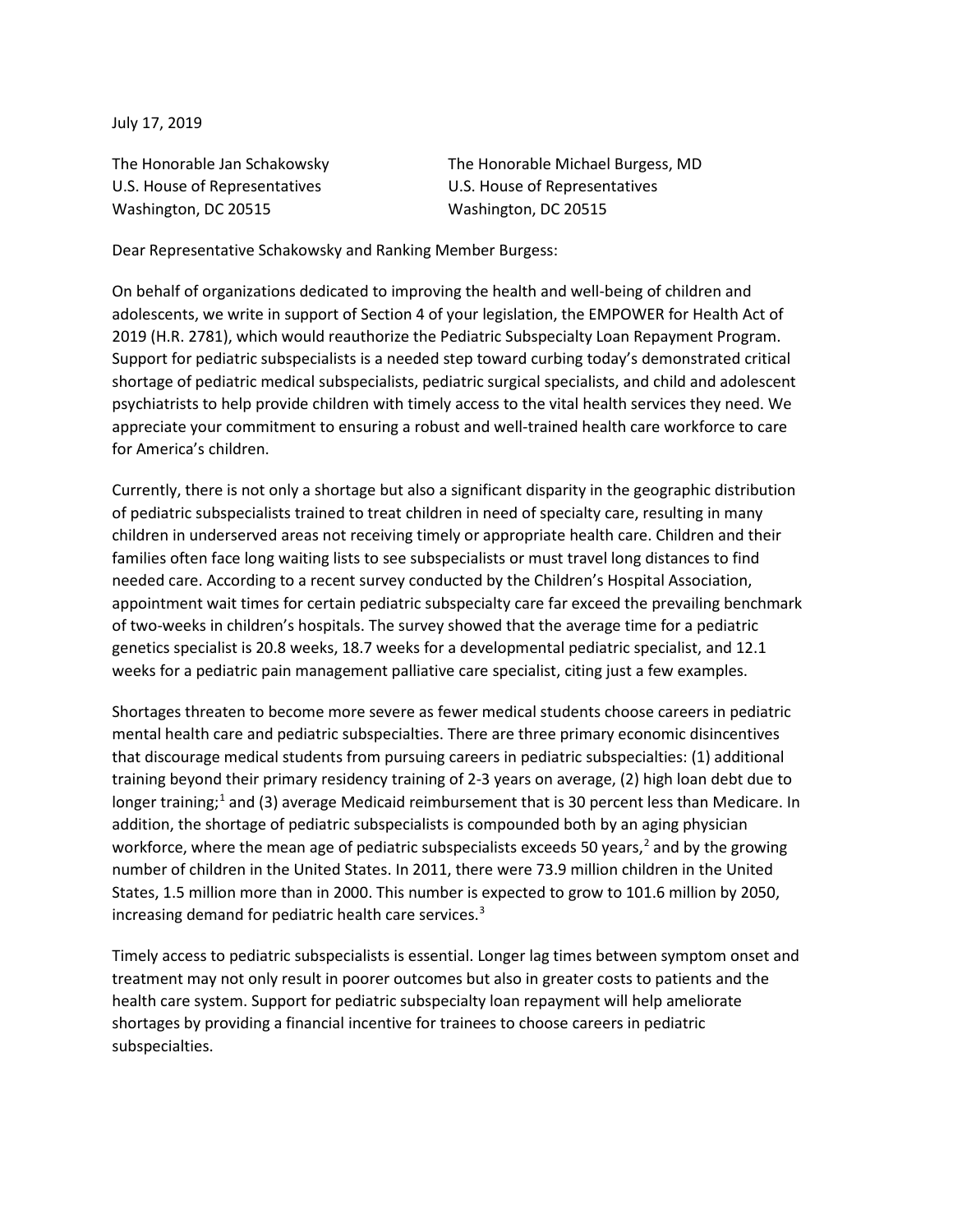Thank you for your dedication to the health and well-being of children. We look forward to working with you to pass this important legislation.

Sincerely,

- AANS/CNS Section on Pediatric Neurological Surgery
- Academic Pediatric Association
- Advocacy Council of ACAAI
- American Academy of Dermatology Association
- American Academy of Neurology
- American Academy of Ophthalmology
- American Academy of Pediatrics
- American Association for Pediatric Ophthalmology and Strabismus
- American Association of Child and Adolescent Psychiatry
- American Association of Neurological Surgeons
- American College of Allergy, Asthma & Immunology
- American College of Cardiology
- American College of Rheumatology
- American Epilepsy Society
- American Pediatric Society
- American Pediatric Surgical Association
- American Society of Pediatric Hematology/Oncology
- American Society of Pediatric Nephrology
- American Society of Pediatric Neurosurgeons
- American Thoracic Society
- Arthritis Foundation
- Association of Maternal and Child Health Programs
- Association of Medical School Pediatric Department Chairs
- Association of Pediatric Program Directors
- Child Neurology Society
- Childhood Arthritis and Rheumatology Research Alliance
- Children's Hospital Association
- Congress of Neurological Surgeons
- Council of Pediatric Subspecialties
- Endocrine Society
- International Foundation for Autoimmune & Autoinflammatory Arthritis
- Lupus and Allied Diseases Association, Inc.
- National Association of Pediatric Nurse Practitioners
- National Infusion Center Association
- Nemours Children's Health System
- North American Society for Pediatric and Adolescent Gynecology
- North American Society for Pediatric Gastroenterology, Hepatology and Nutrition
- Pediatric Endocrine Society
- Pediatric Policy Council
- Pediatric Pulmonology Training Directors Association